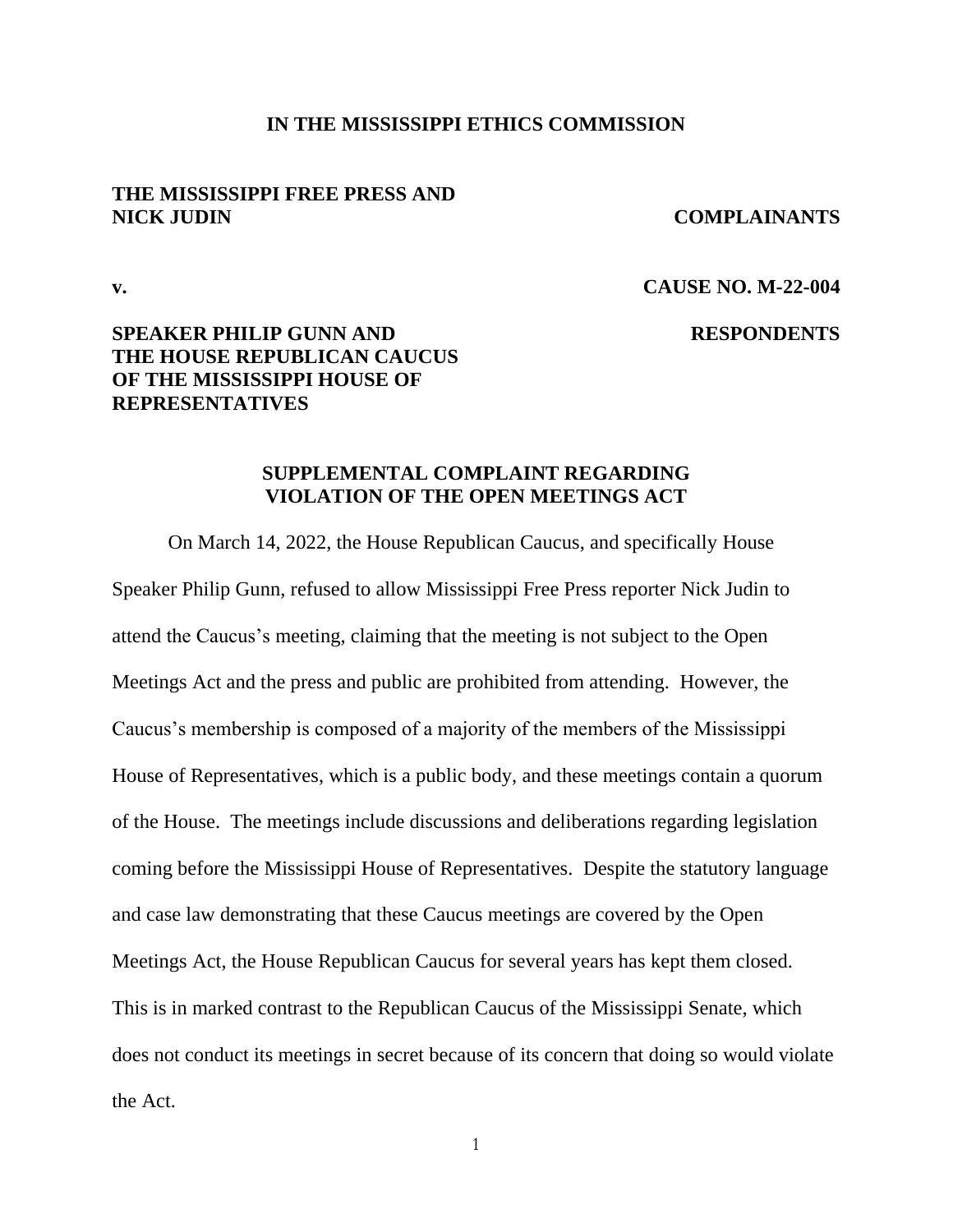Mr. Judin previously filed a complaint with the Commission, which is charged by law with enforcing the Open Meetings Act. This supplemental complaint is submitted in order to inform the Commission that the news outlet for whom Mr. Judin reports, the Mississippi Free Press, is joining him in this complaint and also to discuss the Open Meetings Act and the relevant case law.

## **FACTUAL BACKGROUND**

Mr. Judin's account of his exclusion of the meeting, and related background, is set forth in the story he wrote for the Mississippi Free Press. As he states in the article, "[i]t is open knowledge at the Mississippi Capitol that the Republican caucuses are the source of marching orders for the House agenda in the late days of a contentious session—but outside public view with no press, or other interested observers, allowed to watch or listen."<sup>1</sup> This is consistent with other published reports about the House Caucus meetings going back as far as 2017, one of which notes that "[d]ebate inside closed caucus meetings helps maintain [a] united front" when legislation is later discussed publicly.<sup>2</sup> Another report notes: "The weekly closed-door Republican caucus meetings are usually the first place rank-and-file House Republicans are informed of details about major

<sup>1</sup> Nick Judin, Mississippi Free Press, "House Republicans Deny Mississippi Free Press Access to GOP Caucus Meeting" (Mar. 21, 2022), available a[t https://www.mississippifreepress.org/22139/house-republicans-deny-mississippi-free](https://www.mississippifreepress.org/22139/house-republicans-deny-mississippi-free-press-access-to-gop-caucus-meeting/)p<u>ress-access-to-gop-caucus-meeting/</u> (last accessed Apr. 12, 2022).<br><sup>2</sup> Jeff Amy, Associated Press, ''Analysis: House GOP Maintains Unity Through Caucus Meetings'' (Jan. 2, 2017),

available at https://cdispatch.com/news/2017-01-02/analysis-house-gop-maintains-unity-through-caucus-meetings (last viewed Apr. 12, 2022).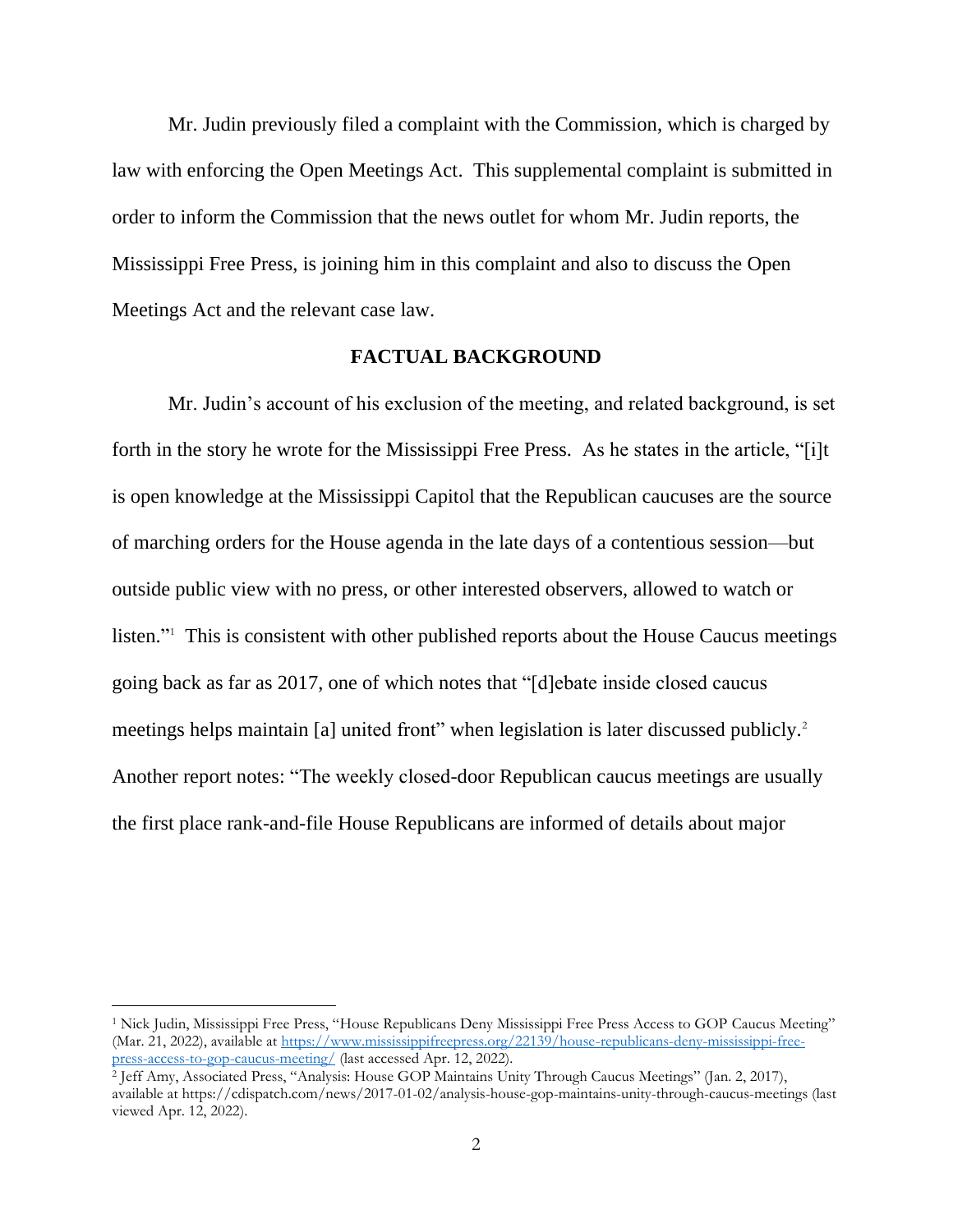policies that Gunn and a handful of other House leaders determine privately. In the caucus meetings, Gunn asks the group of Republicans for support."<sup>3</sup>

## **THE OPEN MEETINGS ACT AND THE CASE LAW**

The Open Meetings Act provides that "[a]ll official meetings of any public body, unless otherwise provided . . . , are declared to be public meetings and shall be open to the public at all times unless declared an executive session."<sup>4</sup> The Act defines "public body" to include "any . . . policymaking entity, or committee thereof, of the State of Mississippi."<sup>5</sup> The Act defines "meeting" to mean "an assemblage of members of a public body at which official acts may be taken upon a matter over which the public body has supervision, control, jurisdiction or advisory power."<sup>6</sup> More broadly, the Act requires "that public business be performed in an open and public manner, and that citizens be advised of and be aware of the performance of public officials and *the deliberations and decisions that go into the making of public policy*."<sup>7</sup> The Act further provides that "the formation and determination of public policy is public business and shall be conducted at open meetings except as otherwise provided herein."<sup>8</sup> When a quorum of the members of a public body are gathered and public business is conducted, the meeting is covered by the Act.<sup>9</sup>

<sup>3</sup> Adam Ganucheau, Mississippi Today, "Speaker Philip Gunn Uses Secret Capitol Meetings to Pass His Bills and Restrict Public Debate. Is It Legal?" (Mar. 21, 2022), available at [https://mississippitoday.org/2022/03/21/philip-gunn](https://mississippitoday.org/2022/03/21/philip-gunn-closed-door-caucus-meeting/)[closed-door-caucus-meeting/](https://mississippitoday.org/2022/03/21/philip-gunn-closed-door-caucus-meeting/) (last viewed Apr. 12, 2022).

<sup>4</sup> Miss. Code Ann. § 25-41-5(1).

<sup>5</sup> Miss. Code Ann. § 25-41-3(a).

<sup>6</sup> Miss. Code Ann. § 25-41-3(b).

<sup>7</sup> Miss. Code Ann. § 25-41-1 (emphasis added).

<sup>8</sup> *Id.*

<sup>9</sup> *ACLU of Mississippi v. Standing Joint Leg. Comm. On Reapportionment, et al.*, Order of Dismissal, Open Meetings Case No. M-21-014 (Feb. 4, 2022).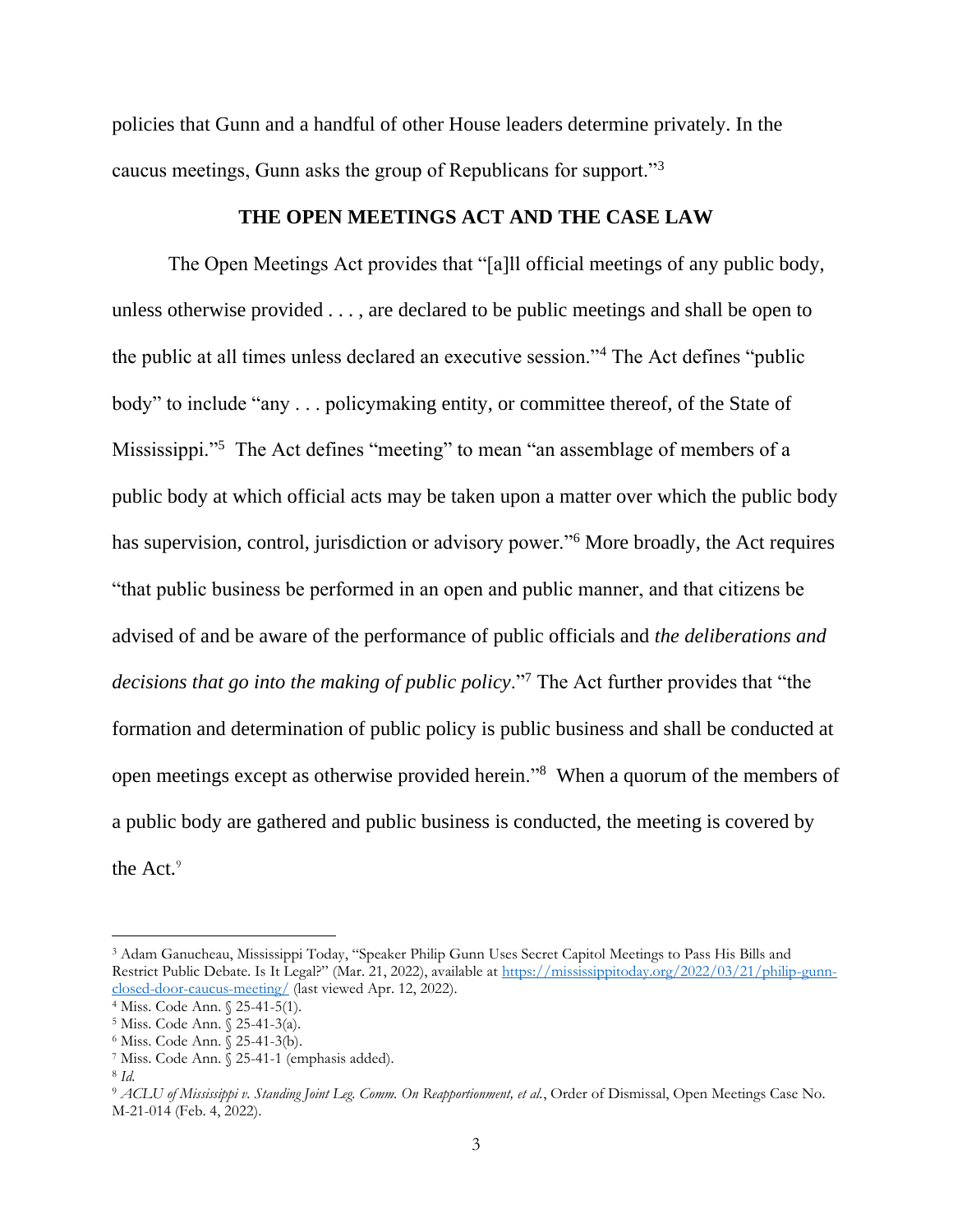The language of the Act covers the House Republican Caucus meetings, which contain a majority of the House and therefore a quorum. 10 Even though the passage of legislation occurs on the House floor and not at the Caucus meetings, the Mississippi Supreme Court has made it clear that such gatherings meet the "official acts" definition of a "meeting" under Miss. Code 25-41-3(b). "'[O]fficial acts' includes action relating to formation and determination of public policy."<sup>11</sup> The Court has further explained that "[t]he philosophy of the Open Meetings Act is that all deliberations, decisions, and business of all governmental boards and commissions, unless specifically excluded by the Act, shall be open to the public."<sup>12</sup> It thus has interpreted the Act to provide that "[a]ll the deliberative stages of the decision-making process *that lead to* formation and determination of public policy are required to be open to the public."<sup>13</sup> In other words, "[i]f deliberations that 'go into making' or 'lead to' public policy occur at a gathering of [a quorum of a public body's] members, the Act unequivocally states that those gatherings are 'public business and shall be conducted at open meetings."<sup>14</sup> As this Commission has stated, a violation of the Act has occurred when a quorum of a public body "discussed a matter under its authority outside of a properly noticed public meeting."<sup>15</sup>

<sup>&</sup>lt;sup>10</sup> "A majority of each House shall constitute a quorum to do business; but a less number may adjourn from day to day, and compel the attendance of absent members in such manner and under such penalties as each shall provide." Miss. Const. art. IV, § 54.

<sup>11</sup> *Gannett River States Publ'g Corp. v. City of Jackson,* 866 So. 2d 462, 466 (Miss. 2004).

<sup>12</sup> *Mayor of City of Columbus v. Commercial Dispatch*, 234 So. 3d 1236, 1239 (Miss. 2017) (quoting *Hinds Cty. Bd. of Supervisors v. Common Cause of Mississippi*, 551 So. 2d 107, 110 (Miss. 1989)).

<sup>13</sup> *Gannett River States*, 866 So. 2d at 469.

<sup>14</sup> *City of Columbus*, 234 So. 3d at 240 (quoting Miss. Code Ann. § 25-41-1)).

<sup>15</sup> *ACLU of Mississippi v. Standing Joint Leg. Comm. On Reapportionment, et al.*, Order of Dismissal, Open Meetings Case No. M-21-014 (Feb. 4, 2022).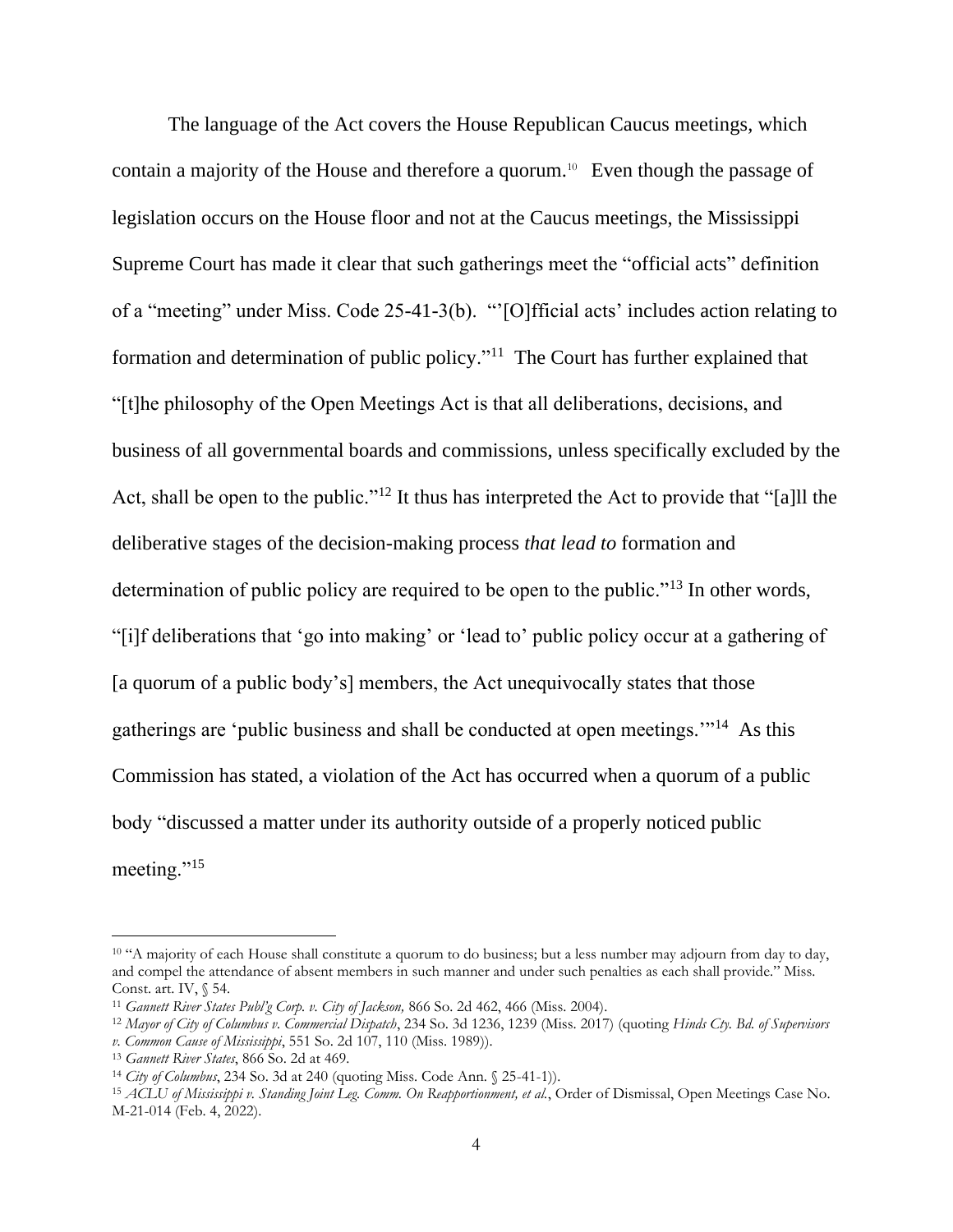Accordingly, the Mississippi Supreme Court held that a gathering of six of the seven Jackson City Council members was a "meeting" under the Act and "should have been conducted as such, following the requirements of the Open Meetings Act for allowing the public access" even though it was held outside of City Hall and no votes were taken.<sup>16</sup> Similarly, the Court held that when the six members of the Columbus City Council broke up into two separate subquorum groups, each of three members, to meet with the Mayor, these also were meetings subject to the Act because "[t] he gatherings were for the express goal of discussing city business" even though no votes were taken.<sup>17</sup> And the Court held that a meeting between members of the Board of Trustees for the State Institutions for Higher Learning with student body presidents was subject to the Act because "items of business were discussed" that pertained to "the formation of public policy."<sup>18</sup>

Courts in other states have reached similar conclusions. The Wisconsin Supreme Court has held that meetings must be open under that state's open meetings act if the conveners have "a purpose to engage in governmental business, be it discussion, decision or information gathering," and if "the number of members present [is] sufficient to determine the parent body's course of action regarding the proposal discussed."<sup>19</sup> The Illinois Supreme Court held that open meetings requirements applied to an informal

<sup>16</sup>*Gannett River States,* 866 So. 2d at 469-470.

<sup>&</sup>lt;sup>17</sup> *City of Columbus,* 234 So. 3d at 1241. Moreover, the Court and the Commission have made it clear that a public body cannot evade the Open Meetings Act by breaking up into two or more coordinated subquorum groups. *Id* at 1240; *ACLU of Mississippi v. Standing Joint Leg. Comm. On Reapportionment, et al.*, Order of Dismissal, Open Meetings Case No. M-21-014 (Feb. 4, 2022).

<sup>&</sup>lt;sup>18</sup> Board of Trustees v. Mississippi Publishers' Corp., 478 So. 2d 269, 278 (Miss. 1985).

<sup>19</sup> *State ex rel. Newspapers, Inc. v. Showers*, 398 N.W. 2d 154, 165 (Wis. 1987).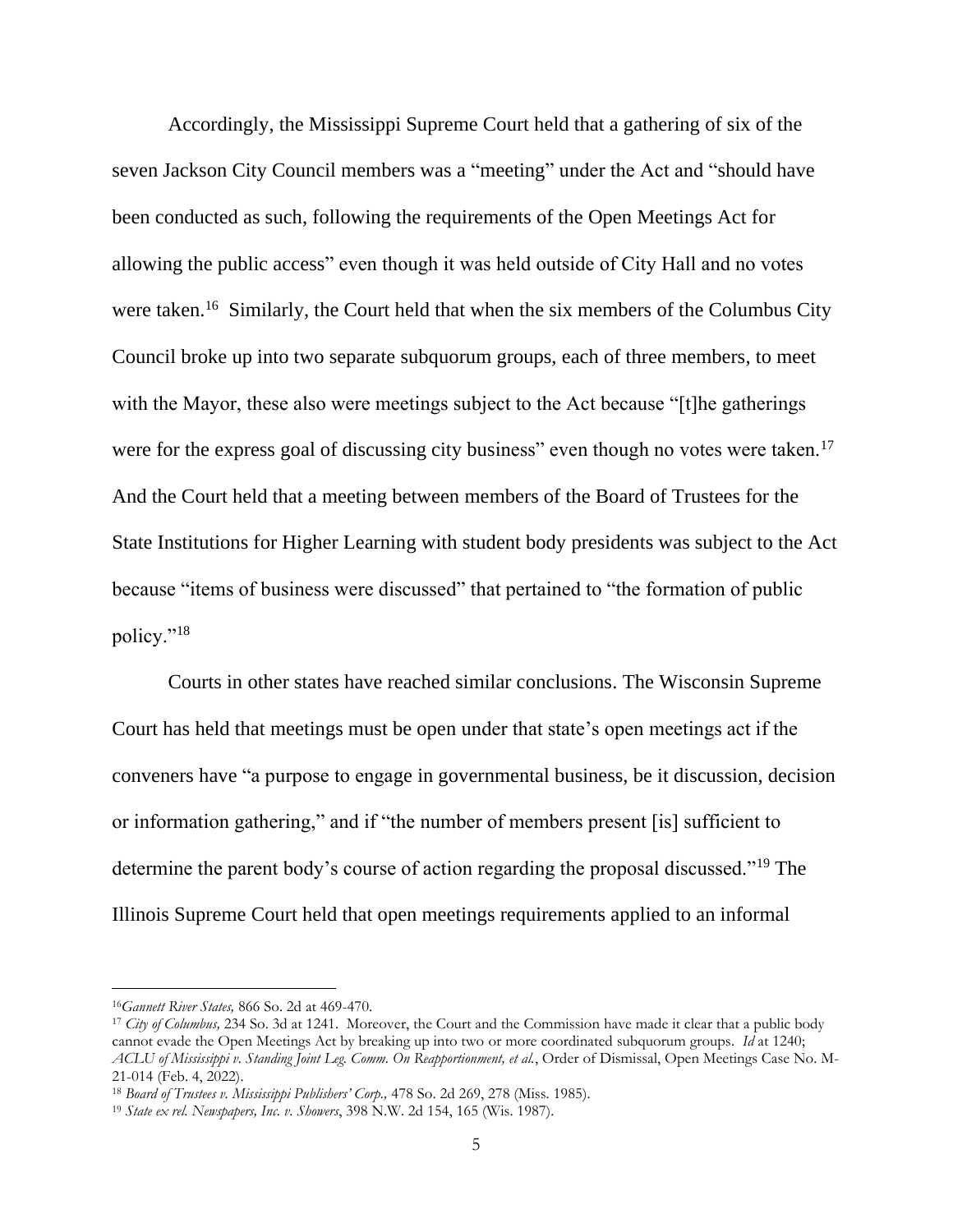meeting attended by a quorum of councilmembers where "public business was deliberated and it appears that a consensus on at least one issue was reached outside of public view."<sup>20</sup> And in a Colorado case, the Colorado Supreme Court held that legislative party caucuses are covered by that state's open meetings act, noting that "[w]hile a legislative caucus is not an official policy-making body of the General Assembly, it is, nonetheless, a 'de facto' policy-making body which formulates legislative policy that is of governing importance to the citizens of this state."<sup>21</sup>

All of this clearly demonstrates that under the law, the House Republican Caucus was required to open its meetings to the public. But Speaker Gunn and the Caucus have continued to meet in secret for years without any regard for the Open Meetings Act or the rights of the public.

# **REQUEST FOR RELIEF**

Because of this blatant violation of the law, the Commission should issue an order requiring Speaker Gunn and the House Republican Caucus to comply with the Open Meetings Act and open its meetings to the press and the public.

<sup>20</sup> *People ex rel. Difanis v. Barr*, 414 N.E. 2d 731, 734 (Ill. 1980).

<sup>21</sup> *Cole v. State*, 673 P.2d 345, 348-49 (Colo. 1983).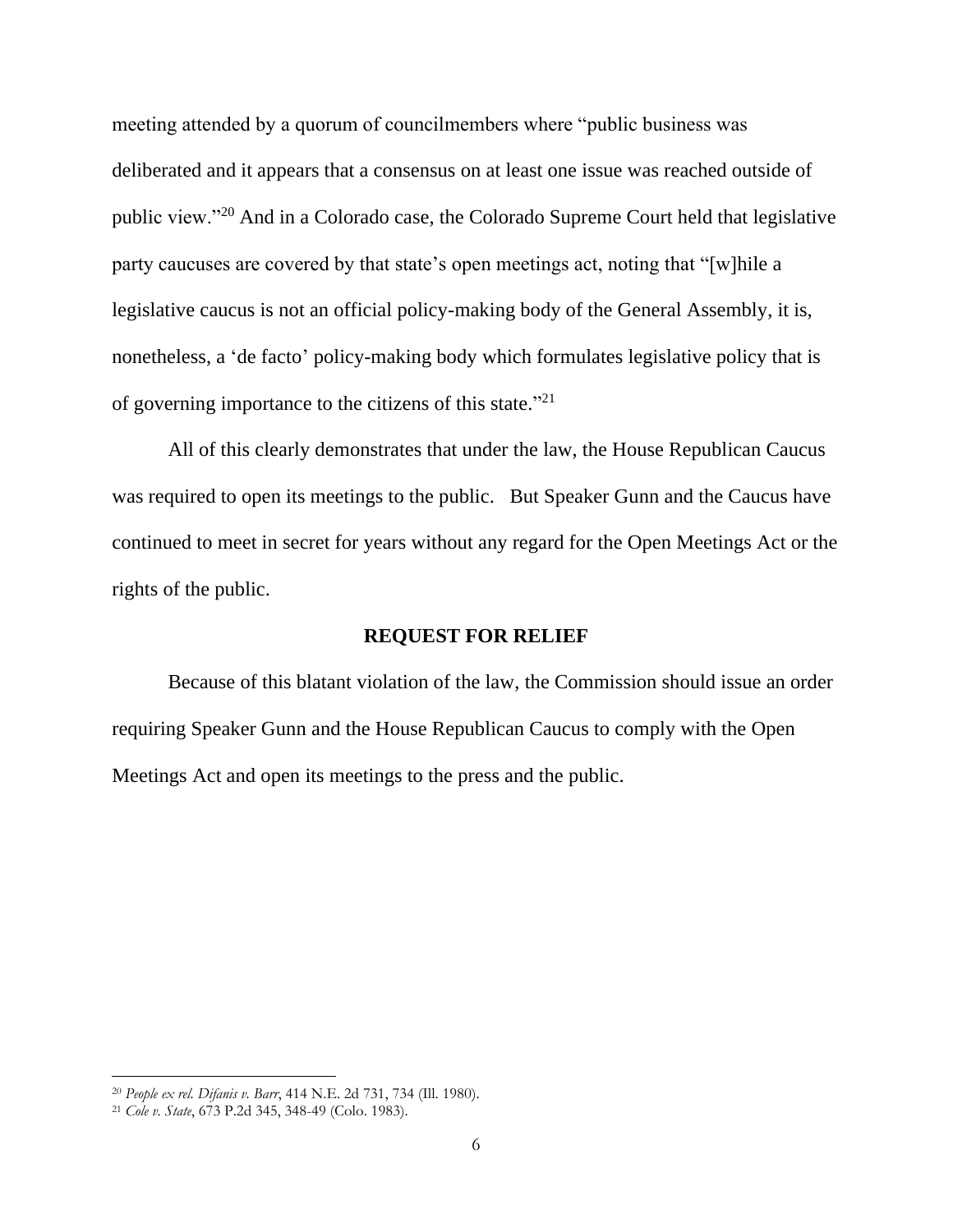April 12, 2022 Respectfully Submitted,

*s/ Robert B. McDuff*

Robert B. McDuff Mississippi Center for Justice 767 North Congress Street Jackson MS 39202 (601) 259-8484 [rbm@mcdufflaw.com](mailto:rbm@mcdufflaw.com)

*Counsel for the Mississippi Free Press and Nick Judin*